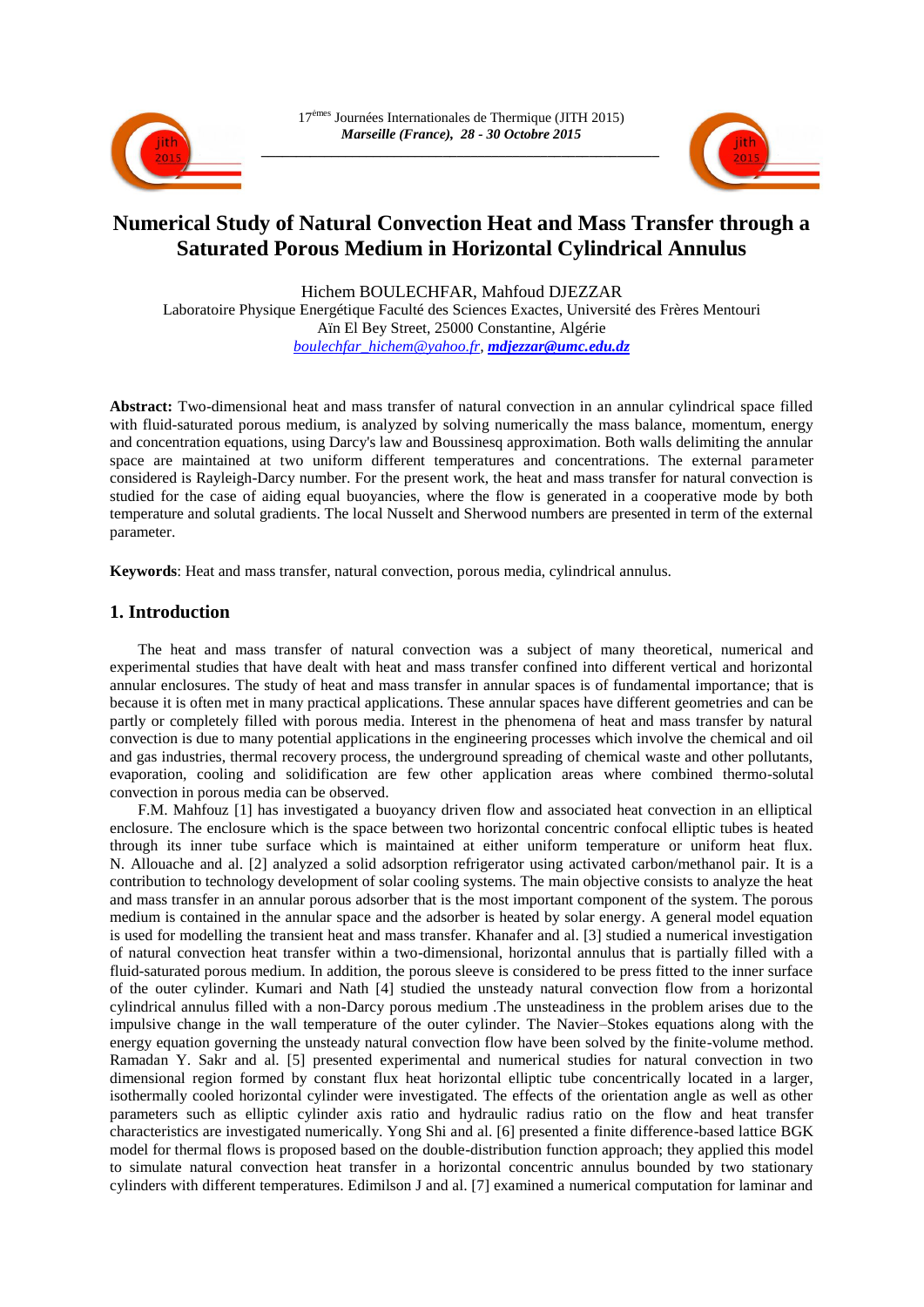turbulent natural convection within a horizontal cylindrical annulus filled with a fluid saturated porous medium. Computations covered the range of  $25 < Ra_m < 500$  and  $3.2x10^{-4} > Da > 3.2x10^{-6}$  and made use of the finite volume method. The macroscopic k–e turbulence model with wall function is used to handle turbulent flows in porous media. Leong and Lai [8] presented a natural convection in concentric cylinders with a porous sleeve, analytical solutions obtained through perturbation method and Fourier transform. The porous sleeve is pressfitted to the inner surface of the outer cylinder. Both the inner and outer cylinders are kept at constant temperatures with the inner surface at a slightly higher temperature than that of the outer. The main objective of this study is to investigate the buoyancy-induced flow as affected by the presence of the porous layer.

Y.D. Zhu and al. [9] presented a natural convective heat transfer between two horizontal, elliptic cylinders that was numerically studied using the differential quadrature (DQ) method. The governing equations are taken to be in the vorticity-stream function formulation. The coordinate transformation was performed to apply the DQ method. An elliptic function was used, which makes the coordinate transformation from the physical domain to the computational domain be set up by an analytical expression. Wassim C. and al. [10] presented a new calculation code using a two-dimensional finite element method valid in a steady and laminar flow within an annular enclosure which is represented by inner circular and outer elliptical cylinders. Mota and al. [11] solved the two-dimensional Darcy-Boussinesq equations, governing natural convection heat transfer in a saturated porous medium, in generalized orthogonal coordinates, using high-order compact finites differences on a very fine grid. The mesh is generated numerically using the orthogonal trajectory method. The code is applied to horizontal eccentric elliptic annuli containing saturated porous media. Charrier-Mojtabi [12] carried a numerical investigation of two-dimensional and three-dimensional free convection flows in a saturated porous horizontal annulus heated from the inner surface, using a Fourier-Galerkin approximation for the periodic azimuthal and axial directions and a collocation-Chebyshev approximation in the confined radial direction. The numerical algorithm integrates the Darcy-Boussinesq's equations formulated in terms of pressure and temperature. M. M. Elshamy and M. N. Ozisik [13] studied numerically a steady-state natural convection for air bounded by two confocal horizontal elliptical cylinders for the case of inner hot and outer cold isothermal surfaces. The local and average Nusselt numbers were determined for different value of Rayleigh number for different eccentricities of the inner surface.

Our interest in considering an annular elliptical geometry is based on their adaptability to become either circular when the axis ratio approaches unity or flat plate when the axis ratio approaches zero. This type of geometry can be found in a wide range of applications such the heat exchangers consisting of coaxial tubes. Our work is studying the heat and mass transfer of natural convection that occurs in the annular space considered as a porous medium saturated with a Newtonian fluid and bounded by two elliptical walls. The effect of Rayleigh-Darcy number on the flow structure, the heat and mass transfer is examined within a range of  $Ra_m = [10-250]$ with buoyancy ratio  $N=1$  and Lewis number *Le*=0.1.

### **2. Problem formulation and basic equation**

We consider a thermosolutal natural convection in an annular elliptical space filled with fluid-saturated porous medium. Figure 1 represents a cross section of the system. Both elliptic internal and external walls are isothermal and impermeable, kept at constant temperatures and concentrations  $T_I$ ,  $C_I$  and  $T_2$ ,  $C_2$  respectively with  $T_1 > T_2$  and  $C_1 > C_2$ . The physical properties of the fluid are constant, apart from the density  $\rho$  whose variations are at the origin of the natural convection.



Figure 1: The cross section of the system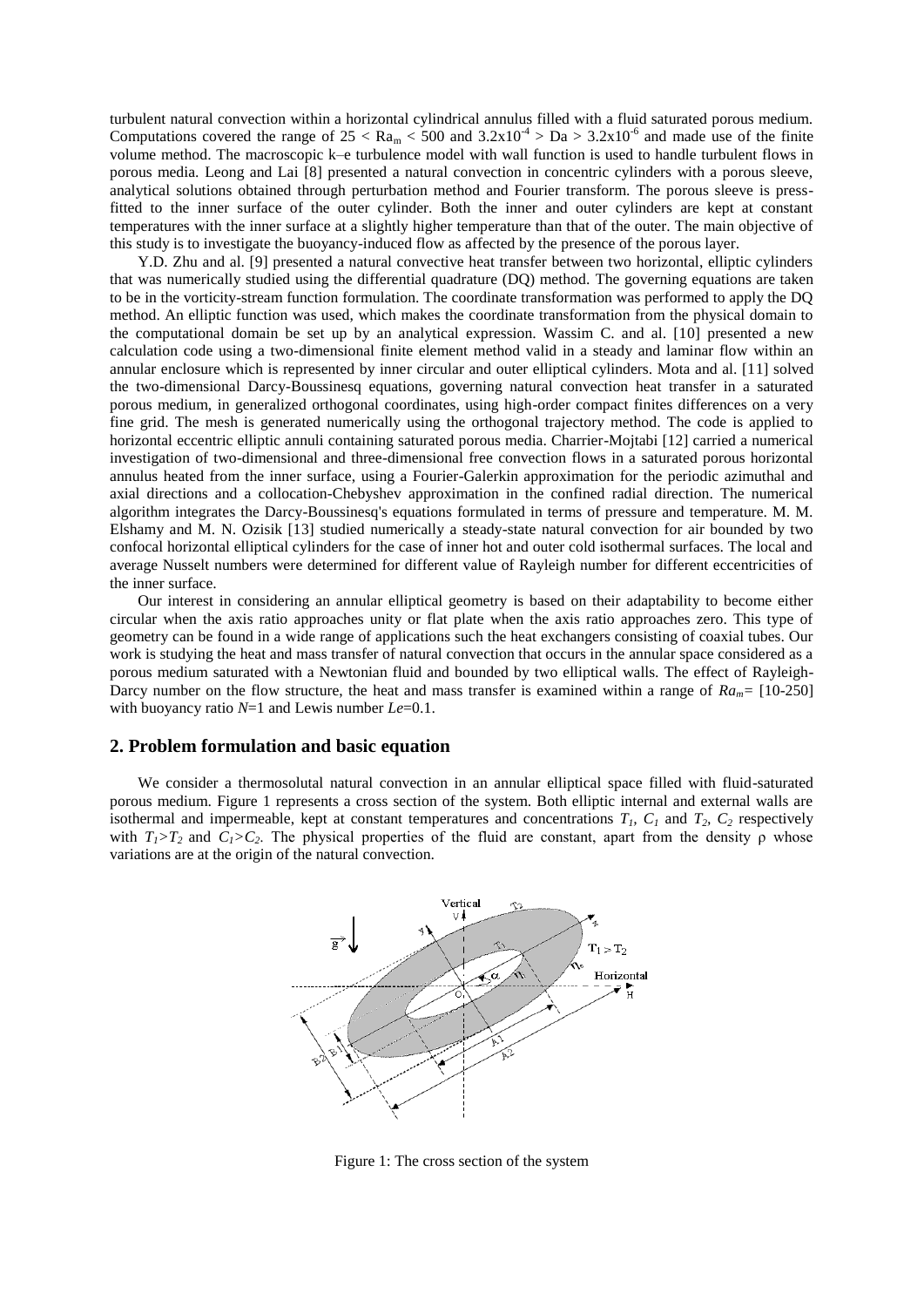Viscous dissipation is neglected, just as the radiation (emissive properties of the two walls being neglected). Soret and Dufour effects are neglected and we admit that the problem is bidimensional, permanent and laminar. The porous medium is considered isotropic and homogeneous. The heat and mass transfer by natural convection is represented by the following equations within the framework of the Boussinesq approximation:

Continuity equation

$$
div\vec{V} = 0 \tag{1}
$$

- Momentum equation

The classic formulation of Darcy is used for writing the equation of motion:

$$
\vec{V} = \frac{K}{\mu} \left( -\nabla P + \rho \vec{g} \right)
$$
 (2)

- Heath Equation

$$
\sigma_T \frac{\partial T}{\partial t} + \left(\vec{V} \cdot \overrightarrow{\text{grad}}\right) F = \frac{\lambda_p}{\rho C_p} \nabla^2 T
$$
\n(3)

- Concentration Equation

$$
\varepsilon \frac{\partial C}{\partial t} + \left(\vec{V} \cdot \overrightarrow{\text{grad}}\right) C = D\nabla^2 C \tag{4}
$$

The Boussinesq approximation for the combined heat and mass transfer is written as following:

$$
\rho = \rho_0 (1 - \beta_T (T - T_0) - \beta_C (C - C_0))
$$
\n(5)

It is convenient to define a reference frame such as the limits of the system result in constant values of the coordinates. The passage from the Cartesian coordinates  $(x, y)$  to the elliptic coordinates  $(\eta, \theta)$  is obtained by the following relations:

$$
x = c.ch(\eta) \cos(\theta) \n y = c.sh(\eta) \sin(\theta)
$$
\n(6)

The metric coefficients in the elliptic coordinates are given by:

$$
h = h_1 = h_2 = c \left( \frac{sh^2(\eta) + \sin^2(\theta)}{\theta} \right)^{1/2}, h_3 = I
$$
  
With 
$$
c = \frac{A}{ch(\eta)} = \frac{B}{sh(\eta)}
$$

Equations (1), (2), (3) and (4) are re-written in the elliptic coordinates using the metric coefficient *h* and represented respectively by equations (7), (8), (9) and (10).

$$
\frac{\partial}{\partial \eta} \left( h V_{\eta} \right) + \frac{\partial}{\partial \theta} \left( h V_{\theta} \right) = 0 \tag{7}
$$

$$
\frac{1}{h} \left[ \frac{\partial^2 \psi}{\partial \eta^2} + \frac{\partial^2 \psi}{\partial \theta^2} \right] = -\frac{Kg\beta}{\nu} \left( \left[ \cos(\alpha) F(\eta, \theta) - \sin(\alpha) G(\eta, \theta) \right] \left( \frac{\partial T}{\partial \eta} + N \frac{\partial C}{\partial \eta} \right) - \left[ \sin(\alpha) F(\eta, \theta) + \cos(\alpha) G(\eta, \theta) \right] \left( \frac{\partial T}{\partial \theta} + N \frac{\partial C}{\partial \theta} \right) \right) \tag{8}
$$

$$
V_{\eta} \frac{\partial T}{\partial \eta} + V_{\theta} \frac{\partial T}{\partial \theta} = a \left( \frac{1}{h^2} \left[ \frac{\partial^2 T}{\partial \eta^2} + \frac{\partial^2 T}{\partial \theta^2} \right] \right)
$$
(9)

$$
V_{\eta} \frac{\partial C}{\partial \eta} + V_{\theta} \frac{\partial C}{\partial \theta} = D \left( \frac{1}{h^2} \right) \left[ \frac{\partial^2 C}{\partial \eta^2} + \frac{\partial^2 C}{\partial \theta^2} \right]
$$
(10)

*V<sub>n</sub>* and *V*<sub>θ</sub> are the velocity components in the directions *η* and *θ*. The coefficients *F (η, θ), G (η, θ)* used in (8) are given by: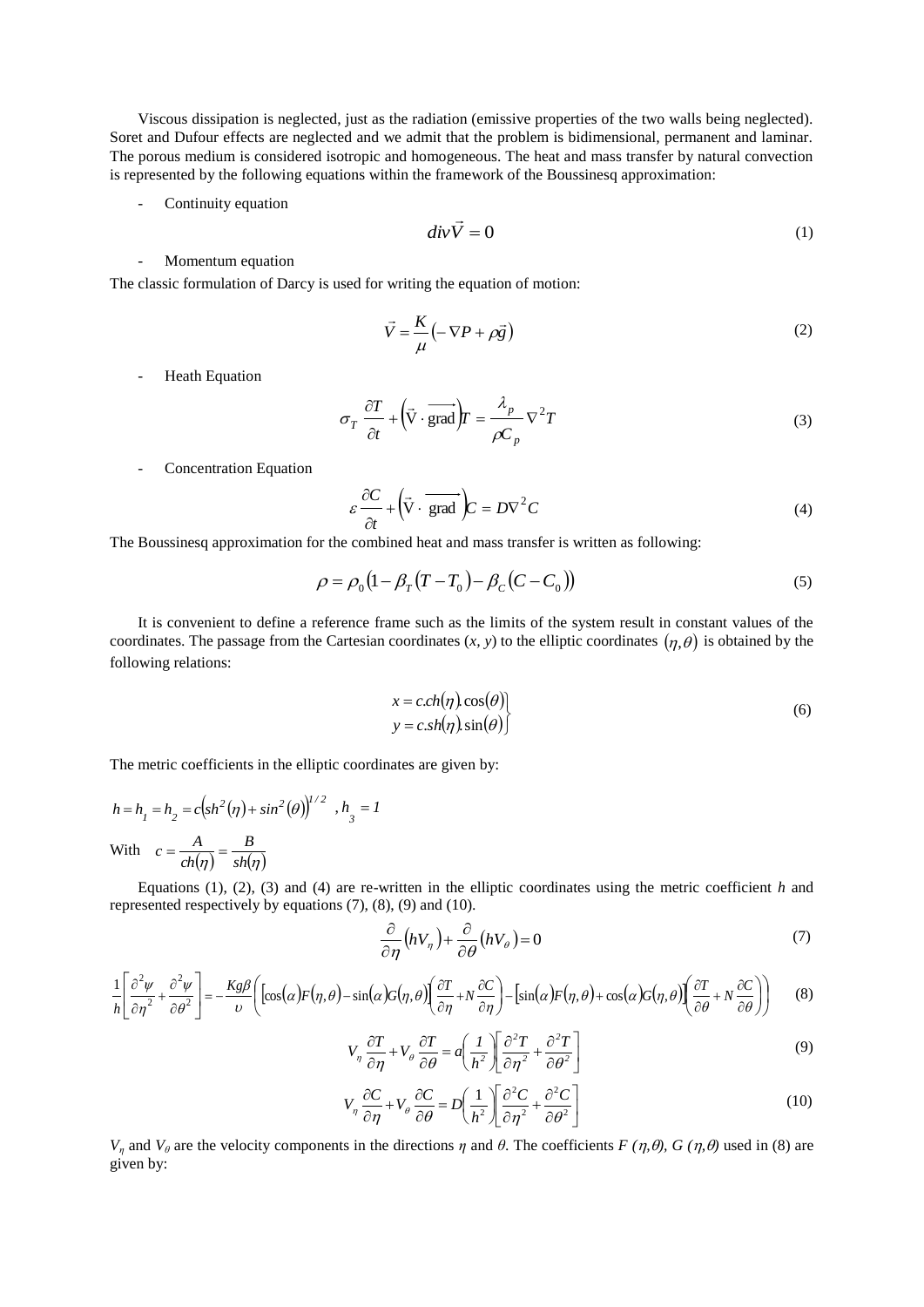$$
F(\eta,\theta) = \frac{sh(\eta)\cos(\theta)}{\left(sh^2(\eta) + sin^2(\theta)\right)^{1/2}} \quad , \quad G(\eta,\theta) = \frac{ch(\eta)\sin(\theta)}{\left(sh^2(\eta) + sin^2(\theta)\right)^{1/2}}
$$

The characteristic quantities used for the dimensionless problem between the inner and the outer elliptic cylinder are the characteristic temperature and concentration  $\Delta T = T_1 - T_2$ ,  $\Delta C = C_1 - C_2$ . The focal length *c* in the elliptic coordinates is the reference length and the thermal diffusivity of the fluid *a*, the ratio of the thermal diffusivity and the characteristic length *(a/c)* is the characteristic velocity. The dimensionless mathematical model obtained is expressed by the following equations:

$$
\frac{\partial}{\partial \eta} \left( H V_{\eta}^+ \right) + \frac{\partial}{\partial \theta} \left( H V_{\theta}^+ \right) = 0 \tag{11}
$$

$$
HV_{\eta}^{+}\frac{\partial T^{+}}{\partial \eta}+HV_{\theta}^{+}\frac{\partial T^{+}}{\partial \theta}=\left[\frac{\partial^{2}T^{+}}{\partial \eta^{2}}+\frac{\partial^{2}T^{+}}{\partial \theta^{2}}\right]
$$
(12)

$$
HV_{\eta}^{+}\frac{\partial C^{+}}{\partial \eta}+HV_{\theta}^{+}\frac{\partial C^{+}}{\partial \theta}=\frac{1}{Le}\left[\frac{\partial^{2}C^{+}}{\partial \eta^{2}}+\frac{\partial^{2}C^{+}}{\partial \theta^{2}}\right]
$$
(13)

$$
\frac{1}{h} \left[ \frac{\partial^2 \psi^+}{\partial \eta^2} + \frac{\partial^2 \psi^+}{\partial \theta^2} \right] = -Ra_{m} \cdot H \left[ \left[ \cos(\alpha) F(\eta, \theta) - \sin(\alpha) G(\eta, \theta) \right] \left( \frac{\partial T^+}{\partial \eta} + N \frac{\partial C^+}{\partial \eta} \right) - \left[ \sin(\alpha) F(\eta, \theta) + \cos(\alpha) G(\eta, \theta) \right] \left( \frac{\partial T^+}{\partial \theta} + N \frac{\partial C^+}{\partial \theta} \right) \right] \tag{14}
$$

Where  $V_n$ ,  $V_\theta$  are the components of the dimensionless velocity defined by:

$$
V_\eta^+ = \frac{1}{H} \frac{\partial \psi^+}{\partial \theta} \, , \; V_\theta^+ = - \frac{1}{H} \frac{\partial \psi^+}{\partial \eta}
$$

*Ra<sup>m</sup>* represents Rayleigh-Darcy number which is defined as: *Ram*=*Ra.Da* The boundary conditions are expressed as following:

Hot inner wall with high concentration  $(\eta = \eta_i = \text{cst})$ :

$$
V_{\eta}^{+} = V_{\theta}^{+} = \frac{\partial \psi^{+}}{\partial \eta} = \frac{\partial \psi^{+}}{\partial \theta} = 0 , T_{I}^{+} = I, C_{I}^{+} = I
$$

Cold outer wall with low concentration ( $\eta = \eta_e = cst$ ):

$$
V_{\eta}^{+} = V_{\theta}^{+} = \frac{\partial \psi^{+}}{\partial \eta} = \frac{\partial \psi^{+}}{\partial \theta} = 0, T_{2}^{+} = 0, C_{2}^{+} = 0
$$

## **3. Numerical method**



Figure 2: Physical and computational domain

Figure 2 shows the physical and computational domain, to solve (11), (12) and (13) with the associated boundary conditions; we consider a numerical solution by the finite volumes method, exposed by [14]. The power law scheme was used for the discretization. To solve (14), we consider a numerical solution by the centered differences method. The iterative method used for the numerical solution of algebraic system of equations is the Gauss-Seidel with an under-relaxation process. Once the temperature and concentration distributions are available, the local Nusselt and Sherwood numbers in the physical domain are defined as: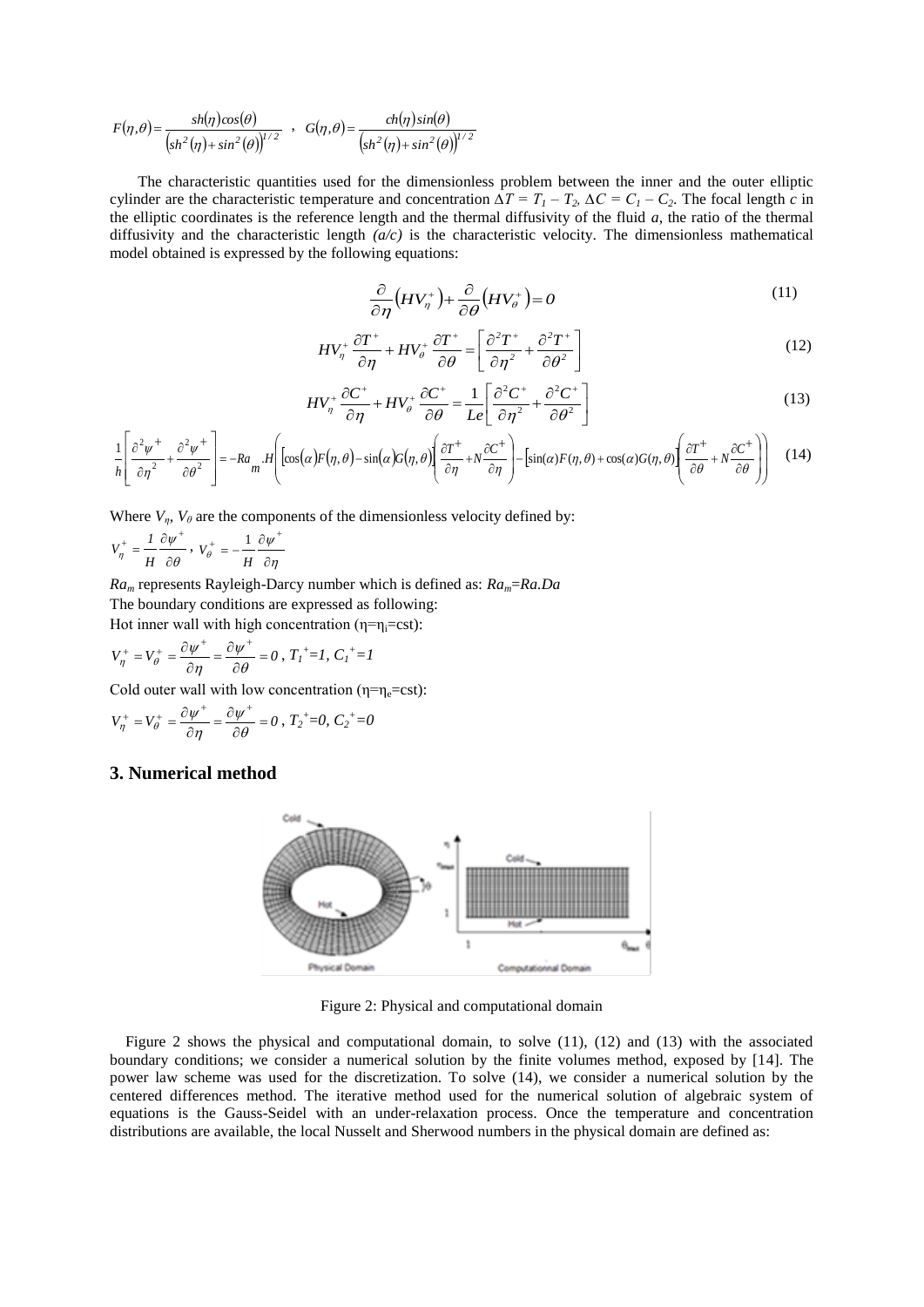$$
Nu = -\frac{1}{h} \frac{\partial T^+}{\partial \eta} \bigg|_{\eta = \text{cst}}
$$

$$
Sh = -\frac{1}{h} \frac{\partial C^+}{\partial \eta} \bigg|_{\eta = \text{cst}}
$$

## **4. Results and discussion**

Our objective is to analyze the effect of Rayleigh-Darcy number for the case of a cooperative mode of the heat and mass transfer. For this reason, we presented streamlines, isotherms and concentration contours for different values of Rayleigh-Darcy number for the case when the buoyancy ratio *N*=1 and for a determined value of Lewis number *Le*=0.1. The Nusselt and Sherwood numbers are presented for different values of *Ram*. The study was carried out for the case of the air and when the eccentricities of the internal and the external ellipses are respectively given by  $e_1=0.14$  and  $e_2=0.07$  in order to obtain a cylindrical configuration and the inclination of the system is  $\alpha = 0^\circ$ .

#### **4.1. Influence of Rayleigh-Darcy number (Ram) on the isolines**

Figures 3 to 6 represent the streamlines, isotherms and concentration contours; we note that these contours are symmetrical about the median fictitious vertical plane. The streamlines of the figure 3 show that the flow is organized in two main cells that rotate in opposite directions. This is due to upward movement of the fluid particles under the aiding buoyancy effect related to temperature and solutal gradients, the fluid heat up along the hot wall and the downward movements of the fluid particles which cool along the cold wall under the gravity. Isotherms in figure 3 show that the heat transfer is mainly by conduction in the bottom of the annular space, in the other hand; isotherms deform in the upper space where there is presence of two counter-rotating vortices. This configuration illustrates that the heat transfer is dominated by a convective mode in the upper space, in the lower space the heat transfer is dominated by a conduction mode with a slight contribution of the convection. The concentration contours in this figure are parallel and concentric closed curves which coincide perfectly with the walls profile in the annular space where the mass transfer is purely conducted by diffusion mode



Figure 3: Streamlines, isotherms and concentration contours for *Ram*=10, *N*=1 and *Le*=0.1



Figure 4: Streamlines, isotherms and concentration contours for *Ram*=30, *N*=1 and *Le*=0.1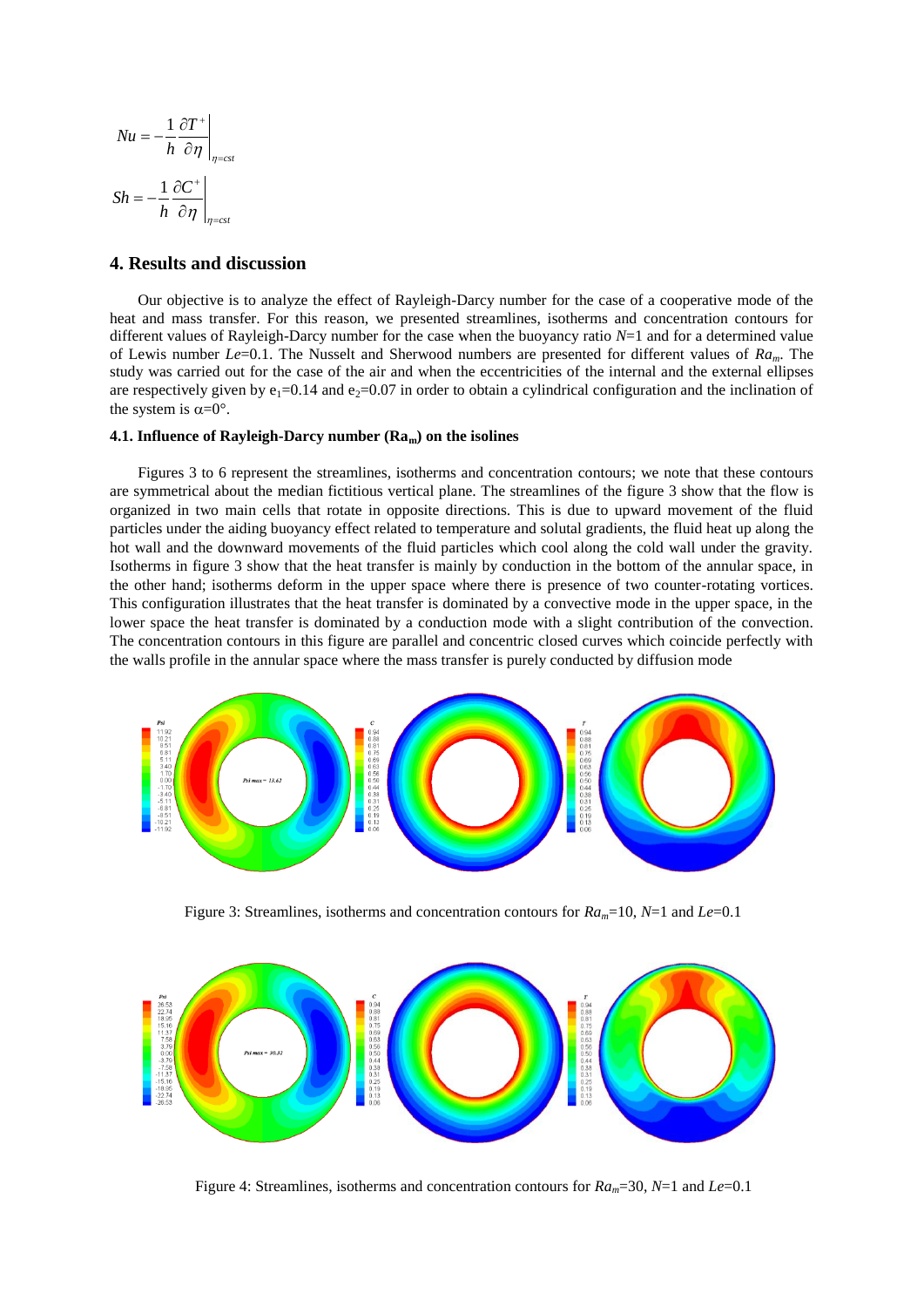

Figure 5: Streamlines, isotherms and concentration contours for *Ram*=100, *N*=1 and *Le*=0.1



Figure 6: Streamlines, isotherms and concentration contours for *Ram*=250, *N*=1 and *Le*=0.1

In the figure 4 and 5 we notice that with the increase of Rayleigh-Darcy number and the flow remains organized in two main cells rotating in opposite directions with an increase in the stream function value due to the thermal gradient with increasing Rayleigh-Darcy number. Isotherms show that the convective mode is gaining more space in the bottom section under the effect of thermal gradient. The concentration contours show that the mass transfer is driven by a diffusive mode with a slight transition in the upper space due to the aiding buoyancies. In the figure 5 when the  $Ra_m=100$  streamlines remain organized in two main cells rotating in opposite directions with a decreasing in the upper gap between the rotating cells, the value of stream function is also increasing dramatically with the increase of Rayleigh-Darcy number. Isotherms in the same figure show that the heat is fully distributed by a convective mode in the whole annular space. The concentration contours start to deform in the upper space under the effect of thermal and solutal buoyancies. Figure 6 shows that the streamlines from both cells tend to become adjacent which decrease the gap between the cells in the upper annulus space, the flow remains organized in two main cells rotating in opposite directions with very high motion, this increase is interpreted in the stream function values that are increasing due to the increase of the thermal gradient as consequence of the increase in the Rayleigh-Darcy number. In the same figure, isotherms have a significant change and are increasingly distorted at the top of the annular space due to the increase of the thermal gradient. The concentration contours illustrate a solutal stratification relatively decreasing in the upper section of the annular space, the distortion of the curves in the upper space shows that the mass transfer is conducted by the convective mode which is taking place in the annular.

#### **4.2. The effect of Rayleigh-Darcy number on local Nusselt and Sherwood numbers**

In the figure 7 we illustrated the variation of local Nusselt and Sherwood numbers on the inner wall of the cylinder in term of Rayleigh-Darcy number. For the local Nusselt number this variation allows us to note that with the increase of Rayleigh-Darcy number, the value of local Nusselt number increase significantly due to the increase in the thermal gradient which is obvious. The Nusselt variation in figure 7 shows for  $Ra_m$ =250 that the maximum value correspond to  $\theta = 270^{\circ}$  where the convection is taking place in the region of the cold fluid at the lower annular space. The local Sherwood number which interprets the mass transfer allows us to note that the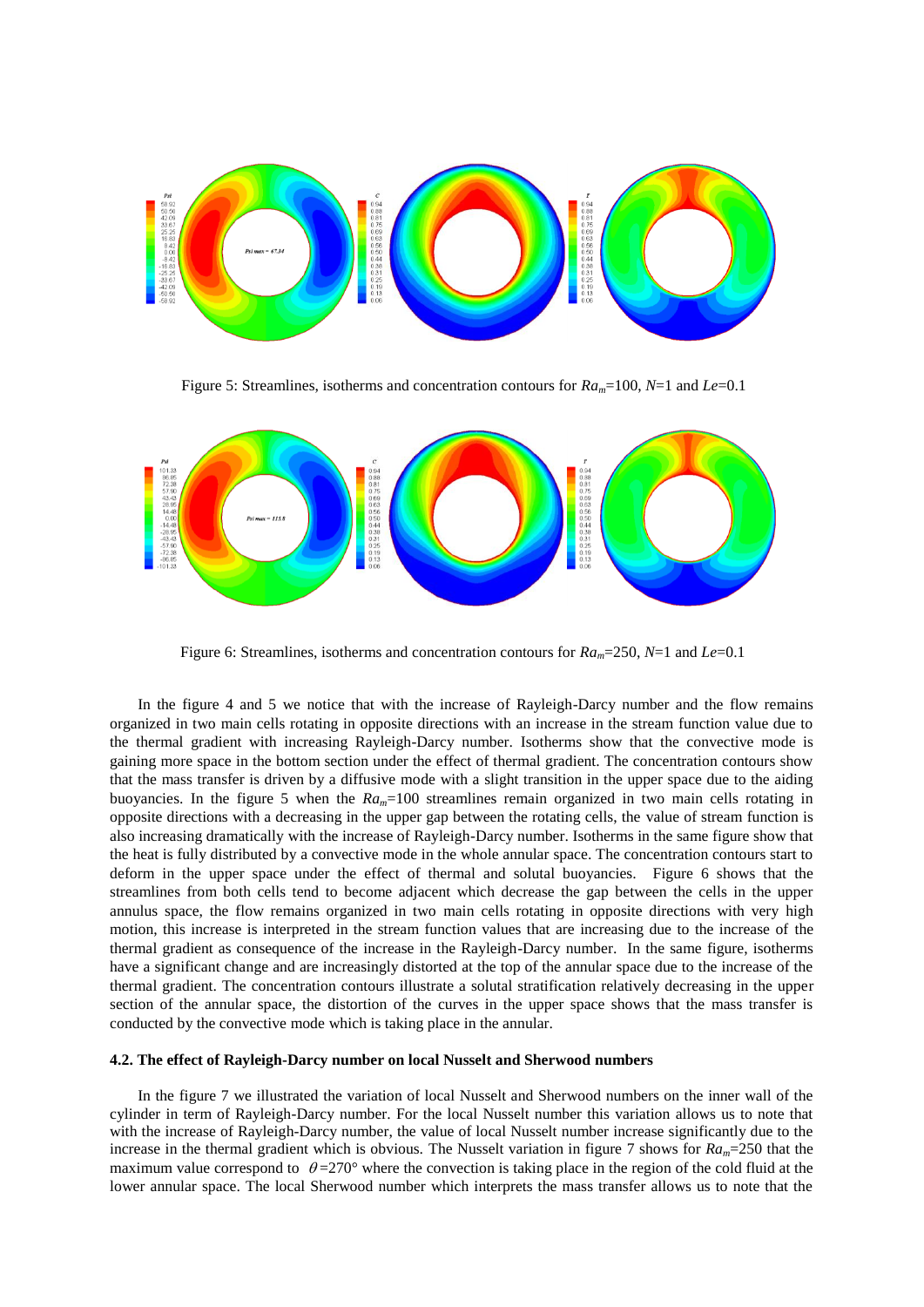Sherwood number increases with increasing of Rayleigh-Darcy number due to the aiding effect of thermal and solutal buoyancies. The mass transfer is enhanced due the convection mode that take place in the upper annular space, however, the solutal distribution remains dominated by a diffusive mode due to the high solutal diffusivity compared to the thermal diffusivity when *Le*=0.1 and for this same reason we have Sherwood values very small compared to Nusselt values.



Figure 7: Variation of local Nusselt and Sherwood numbers on the inner wall for *Le*=0.1and *N*=1

## **Conclusion**

Heat and mass transfer of natural convection in a porous cylindrical annulus saturated by a Newtonian fluid was studied by a numerical method using the method of finite volumes and the vorticity-streamline formulation. We examined, in particular, the influence of Rayleigh-Darcy number in a range of [10-250] for the case when the thermal and the solutal buoyancies are equal and cooperating in the generation of the flow structure. The structures of bicellular convection take place according to the value of the Rayleigh-Darcy number. Both heat and mass transfer distributions are very sensitive to the variation of Rayleigh-Darcy number. When increasing Rayleigh-Darcy number, the heat transfer is dominated by the convective mode in the entire annular space. The mass transfer remains dominated by a diffusive mode due to the high solutal diffusivity which is ten times higher than the thermal diffusivity for Le=0.1. With the increase of Rayleigh-Darcy number the convection mode of the mass transfer rises in the upper space as consequence of the aiding effect of the thermal and the solutal buoyancies when the buoyancy ratio *N*=1.

#### **Nomenclature**

| Symbol                  | Definition                                  | Unit                                       | Gr     |
|-------------------------|---------------------------------------------|--------------------------------------------|--------|
| a                       | Thermal diffusivity                         | $m^2/s$                                    |        |
| A                       | Elliptic cylinder major axis                | m                                          | h      |
| B                       | Elliptic cylinder minor axis                | m                                          |        |
| $\mathcal{C}$           | Constant defined in elliptic<br>coordinates | m                                          | H      |
| $c_p$                   | Specific<br>heat<br>at<br>constant pressure | J/kg.K                                     | K      |
| D                       | Concentration diffusivity                   | $m^2/s$                                    | Le     |
| $\mathcal{C}_{0}^{(n)}$ | Mass concentration                          | g/l                                        | N      |
| $C_1$                   | Inner wall's concentration                  | g/l                                        |        |
| C <sub>2</sub>          | Outer wall's concentration                  | g/l                                        | Nu     |
|                         |                                             |                                            | P      |
| Da                      | Darcy number                                |                                            | Pr     |
| $\epsilon$              | Elliptic cylinder                           | $=\sqrt{\frac{\left(A^2-B^2\right)}{A^2}}$ | Ra     |
|                         | eccentricity,                               |                                            | $Ra_m$ |
| g                       | Gravitational acceleration                  | $m/s^2$                                    |        |

| Gr               | Grashof number,                              |                |
|------------------|----------------------------------------------|----------------|
|                  | $[=g\beta c^3(T_1-T_2)/v^2]$                 |                |
| $\boldsymbol{h}$ | Dimensional metric                           | m              |
|                  | coefficient                                  |                |
| H                | Dimensionless metric                         |                |
|                  | coefficient                                  |                |
| K                | Porous medium                                | m <sup>2</sup> |
|                  | permeability                                 |                |
| Le               | Lewis Number                                 |                |
| N                | Buoyancy ratio,                              |                |
|                  | $[\equiv \beta c \Delta C/\beta_T \Delta T]$ |                |
| Nu               | Local Nusselt number                         |                |
| P                | Pressure                                     | $N/m^2$        |
| Pr               | Prandtl number                               |                |
| Ra               | Rayleigh number, $[=Gr.Pr]$                  |                |
| $Ra_m$           | Rayleigh-Darcy number,                       |                |
|                  | $[ =Ra.Da]$                                  |                |
|                  |                                              |                |